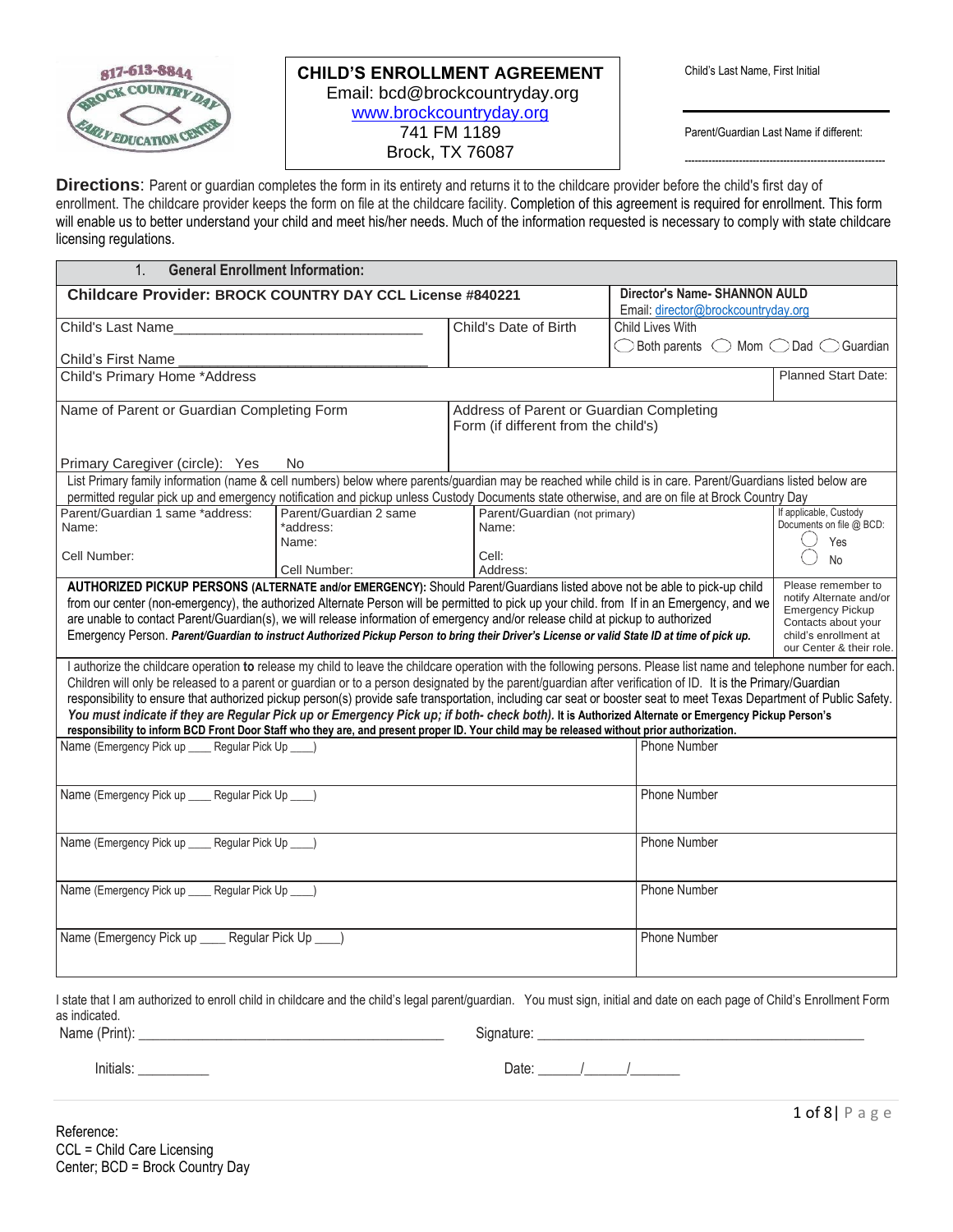

-----------------------------------------------------------

| <b>Permissions:</b> If a section is not applicable, skip to next section or check N/A. Check or Initial all that apply.<br>2.                                                                                                                                                                                                                                                                                                                                                                                                                                                                                                                                                                                                                                                                                                                          |
|--------------------------------------------------------------------------------------------------------------------------------------------------------------------------------------------------------------------------------------------------------------------------------------------------------------------------------------------------------------------------------------------------------------------------------------------------------------------------------------------------------------------------------------------------------------------------------------------------------------------------------------------------------------------------------------------------------------------------------------------------------------------------------------------------------------------------------------------------------|
| Transportation I give consent for my child to be transported and supervised by the operation's employees:<br>N/A ______to and from BISD school _______to and from field trips (K Prep & Hang 10- school age)                                                                                                                                                                                                                                                                                                                                                                                                                                                                                                                                                                                                                                           |
| Field Trips are for our K Prep & Hang 10 (school age) Programs:                                                                                                                                                                                                                                                                                                                                                                                                                                                                                                                                                                                                                                                                                                                                                                                        |
| Should a child seat be required; family is required to provide child seat that meets Texas DPS regulations.                                                                                                                                                                                                                                                                                                                                                                                                                                                                                                                                                                                                                                                                                                                                            |
| I give upfront consent for my child to participate in field trips. Field Trip information will be provided (at least) 1 week prior to field trip.<br>O                                                                                                                                                                                                                                                                                                                                                                                                                                                                                                                                                                                                                                                                                                 |
| $\bigcirc$<br>I do not give consent for my child to participate in field trips. Your child will be provided childcare in an alternate classroom during field trip. If not providing<br>field trip consent; we will offer your childcare in an alternate classroom. Please talk with your child about this decision.                                                                                                                                                                                                                                                                                                                                                                                                                                                                                                                                    |
| Sunscreen and Insect Repellant Application Permission: I understand that I must supply my own sunscreen and/or insect repellant with a valid                                                                                                                                                                                                                                                                                                                                                                                                                                                                                                                                                                                                                                                                                                           |
| expiration date, and it must be labeled with my child's first name and last initial (or full name). If the child does not have supply, Brock Country Day<br>may use "house" supply of sunscreen and/or insect repellant.                                                                                                                                                                                                                                                                                                                                                                                                                                                                                                                                                                                                                               |
|                                                                                                                                                                                                                                                                                                                                                                                                                                                                                                                                                                                                                                                                                                                                                                                                                                                        |
| Initials: I give my permission to this center to apply sunscreen as needed.<br>Initials: I give my permission to this center to apply child approved insect repellant as needed                                                                                                                                                                                                                                                                                                                                                                                                                                                                                                                                                                                                                                                                        |
| Initials: I do NOT give permission for my child to have ______sunscreen and/or ____insect repellant applied at Brock Country Day. Family<br>assumes full responsibility for applying sunscreen and/or insect repellant before bringing child to center.                                                                                                                                                                                                                                                                                                                                                                                                                                                                                                                                                                                                |
| Water Activities- Water Activities are considered a part of curriculum and consent for my child to participate is given with signature on this enrollment form. I<br>understand I must OPT OUT if I do not want my child in the following water activities on-site at center:                                                                                                                                                                                                                                                                                                                                                                                                                                                                                                                                                                          |
| Onsite Water Activities include table play, sprinkler play. splashing/wading pools, sensory play. Slip n Slide requires separate consent.                                                                                                                                                                                                                                                                                                                                                                                                                                                                                                                                                                                                                                                                                                              |
| *OPT OUT: X_____________ Initials I am electing to OPT OUT and my child will have alternate classroom activity during this<br>Family will need to discuss with child about your decision for them not to participate.                                                                                                                                                                                                                                                                                                                                                                                                                                                                                                                                                                                                                                  |
| <b>Walking Excursions or walking between buildings:</b><br>Initials: I give my permission for my child to participate in supervised walking excursions, as a part of the curriculum and/or for physical activity, near and<br>around the center. In addition, I give my permission for my child to be escorted by staff from Main Building and Red Barn if needed during the day and as needed for<br>their enrolled classes/programs.                                                                                                                                                                                                                                                                                                                                                                                                                 |
| Displaying of Pictures/Info Permissions: Our classroom curriculum includes children sharing family pictures and general information. We will request pictures to<br>post in the classroom and/or for your child to share at circle time or special activity. Your child picture is used as their Profile Picture on ProCare for face-to-face<br>safety checks, and for child to easily identify their assign spaces in classroom. We may use your child's picture in classroom group or gathering with other children<br>to share on their ProCare Classroom. Pictures taken of classroom activity or special event that includes your child may be posted to Brock Country Day's Facebook<br>page, and/or our Web site. Additional information may include child's name, birthdate, and family member's name may be shared during classroom activity. |
| Initials- I understand use of pictures and personal info stated above and give my permission.                                                                                                                                                                                                                                                                                                                                                                                                                                                                                                                                                                                                                                                                                                                                                          |
| Initials- I am electing to OPT OUT of:<br>*OPT OUT: X<br>Family is encouraged to discuss your decision to OPT OUT with your child as they may be asked gently to step aside during photos being taken during classroom and/or activities.                                                                                                                                                                                                                                                                                                                                                                                                                                                                                                                                                                                                              |
| *OPT OUT: X_____________ Initials- FOSTER CHILD/FAMILY We are a foster family, and this child may not have their picture on social media.                                                                                                                                                                                                                                                                                                                                                                                                                                                                                                                                                                                                                                                                                                              |
|                                                                                                                                                                                                                                                                                                                                                                                                                                                                                                                                                                                                                                                                                                                                                                                                                                                        |

Parent/Guardian Signature: \_\_\_\_\_\_\_\_\_\_\_\_\_\_\_\_\_\_\_\_\_\_\_\_\_\_\_\_\_\_\_\_\_\_\_\_\_\_\_\_\_\_\_\_\_\_ Date: \_\_\_\_\_\_/\_\_\_\_\_\_/\_\_\_\_\_\_\_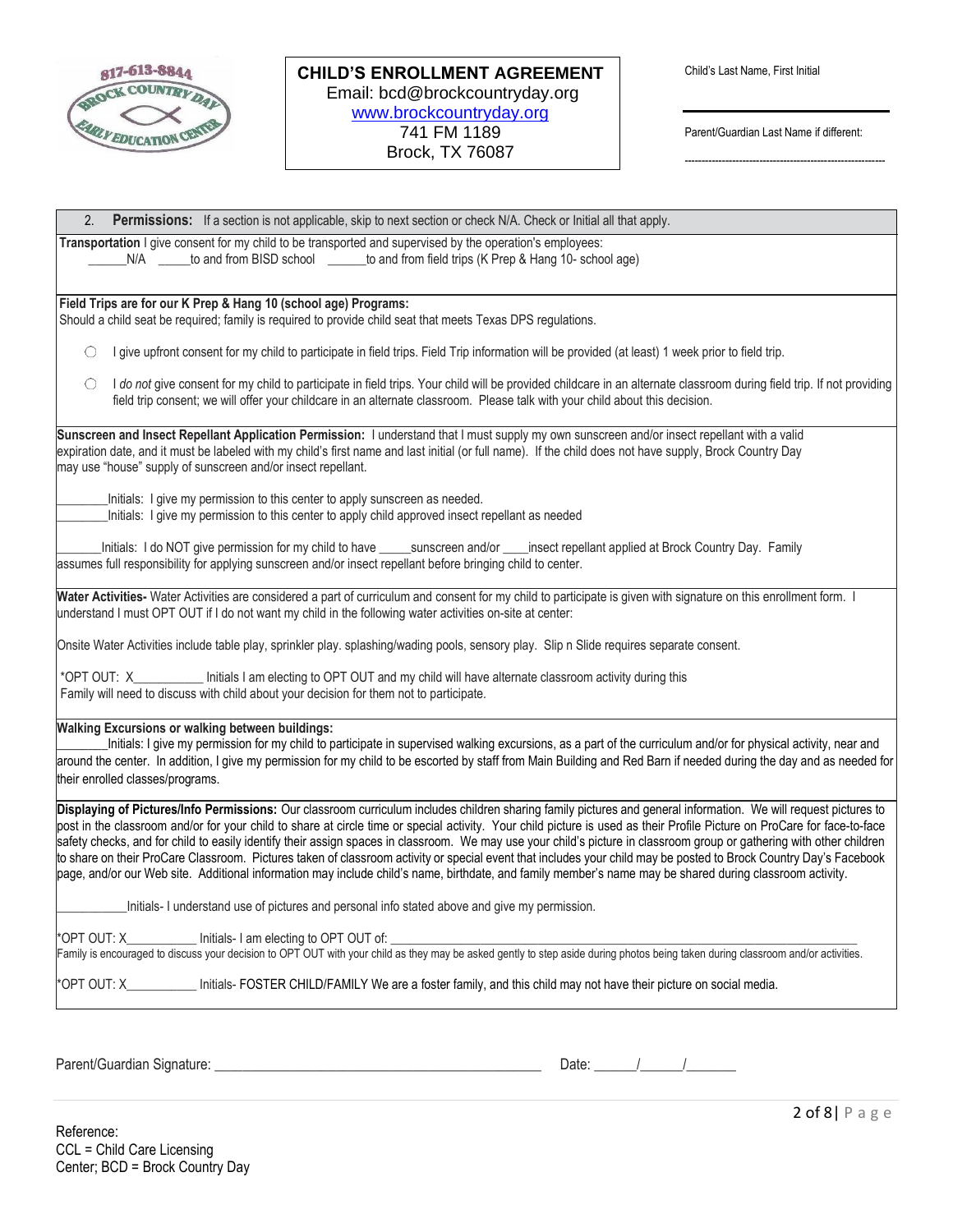

-----------------------------------------------------------

### 3. **Child's Family Dynamics:**

Please be sure and list this information in Section 3 Child's Family Dynamics below and include individual information about your family that would help your Child feel more comfortable. For example, a child may have two dads (stepparent and biologic dad), or a parent who has passed. Or other situations that requires our staff to be mindful when creating holiday and other special art, crafts, or other items for children and/or families.

Traditional family, please list parents, sibling name/ages:

Modern Family- Please describe your child's family dynamics (co-parenting, stepparents' siblings, alternate address, anything that helps us with your child when making holiday items, drop off/pick up; etc.:

#### **4. Nutrition and Meal Service:**

**Nutrition Requirements:** As per Child Care Licensing Minimum Standards: The meals and snacks must follow the meal patterns established by the U.S. Department of Agriculture (USDA) Child and Adult Care Food Program (CACFP) that is administered by the Texas Department of Agriculture. Brock Country Day must follow these patterns regardless of whether we are participating in the program for reimbursement. We do not participate in any food program for reimbursement

**Brock Country Day does not provide breakfast.** *We will allow children to bring in their breakfast to eat between 6-8 a.m.; thereafter, children MUST be fed prior to arrival.* It is a classroom disruption for children to eat breakfast after 8 a.m. A morning snack is served between 9-10 a.m. depending on age/classroom. Infants/Toddlers may have individual eating schedule.

I understand Center does not provide breakfast, that I may send breakfast with my child between 6-8 a.m.; if my child arrives after 8 a.m. I will ensure they have been fed. I will not ask Center to make exceptions.

**Meals Service Quick Overview:** BCD provides Lunch and Snacks as required by CCL for children 13 months and up. Exception children with allergies or food intolerance- Plan of Care will be followed. Infants-12 months family will provide all nutrition and supplies as per Family Handbook. Refer to Nutrition Policy within Family Handbook for details. Brock Country Day Menu for meals/snacks for all ages is reviewed and approved yearly by Professional RD Consultant.

**Food Allergies and/or Intolerance:** Allergies require a Doctor's Statement and Plan of Care while enrolled at Brock Country Day; family may be required to provide all foods and/or milk. Food Intolerance must have a Plan of Care while enrolled at Brock Country Day; family may have to provide alternate food/milk.

Does your child have diagnosed food allergies? \_\_\_N \_\_\_Y \_\_\_\_If yes, Plan of Care completed with medical professional and Brock Country Day Is food allergy life-threatening that requires an Epi-Pen? \_\_N \_\_Y \_\_\_If yes, an Epi-Pen with physician instructions must be provided for Center.

Does your child have food intolerances that will be addressed while in our care? \_\_N \_\_\_Yes \_\_\_If yes, Plan of Care completed with medical professional and Brock Country Day

\_\_\_\_\_\_\_\_I understand that a Plan of Care for Child's Food Allergies or Intolerances must be submitted PRIOR to Start Date at center for a Plan of Care to be approved. If child starts before Plan of Care and/or Physician Statement is obtained; I must provide ALL nutrition/milk until this is completed. Any substitute food for food intolerances must be provided by the me if foods on Center's Food Intolerance Substitute List does not work for your child.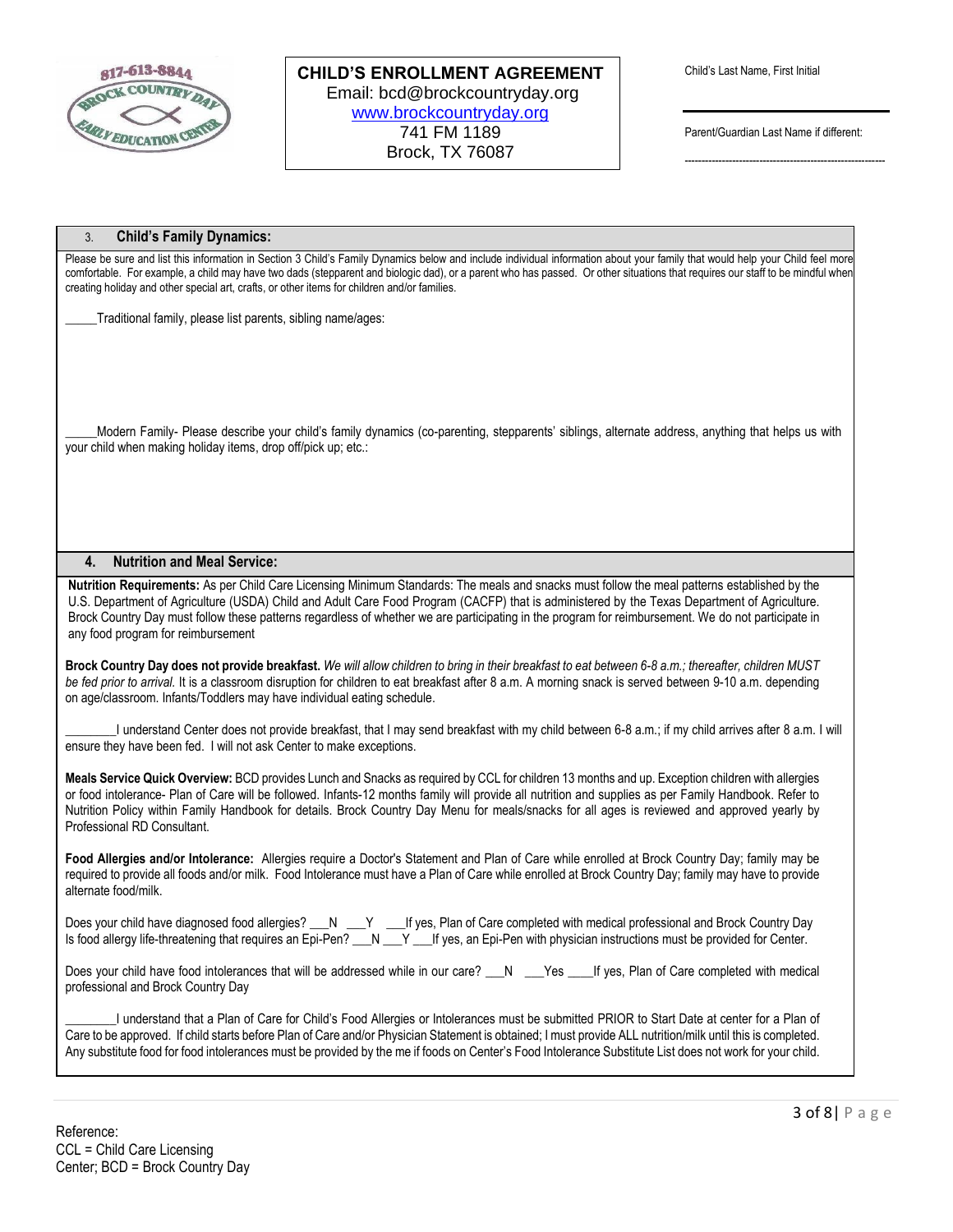

**CHILD'S ENROLLMENT AGREEMENT** Email: bcd@brockcountryday.org [www.brockcountryday.org](http://www.brockcountryday.org/) 741 FM 1189 Brock, TX 76087

Parent/Guardian Last Name if different:

-----------------------------------------------------------

| <b>Health Statement</b><br>5.                                                                                                                                                                                                                       |                                                                                                                                                                                                                                                                                                             |
|-----------------------------------------------------------------------------------------------------------------------------------------------------------------------------------------------------------------------------------------------------|-------------------------------------------------------------------------------------------------------------------------------------------------------------------------------------------------------------------------------------------------------------------------------------------------------------|
|                                                                                                                                                                                                                                                     |                                                                                                                                                                                                                                                                                                             |
| or B). Option 2, MUST select A or B below:                                                                                                                                                                                                          | Option 2: My child does not attend ISD school away from the childcare center, and I am selecting one of the following Health Statements below (A                                                                                                                                                            |
| was within 12 months of admission to childcare.                                                                                                                                                                                                     | A. I have provided a signed/dated copy of a health statement by health care provider stating that my child is able to participate in childcare. This exam                                                                                                                                                   |
| months of admission to childcare a copy of this statement of health. You                                                                                                                                                                            | B. My child has been examined within the past year by a health care professional and they are able to participate in childcare. I will provide within 12                                                                                                                                                    |
| MUST provide complete health care provider information to claim Option 2 A or B.                                                                                                                                                                    |                                                                                                                                                                                                                                                                                                             |
|                                                                                                                                                                                                                                                     |                                                                                                                                                                                                                                                                                                             |
| Address contract to the contract of the contract of the contract of the contract of the contract of the contract of the contract of the contract of the contract of the contract of the contract of the contract of the contra                      |                                                                                                                                                                                                                                                                                                             |
| <b>Immunizations Records</b><br>6.                                                                                                                                                                                                                  |                                                                                                                                                                                                                                                                                                             |
| Please select the following response to providing immunization records for your child (may check more than 1 box):                                                                                                                                  |                                                                                                                                                                                                                                                                                                             |
| access ImmTrac2 portal for my child immunization records.                                                                                                                                                                                           | I have provided Director immunization records that meet CCL 746.623 requirements for my child at enrollment. I have provided Director consent to                                                                                                                                                            |
| My child immunizations are up to date and on file at their ISD (listed above) for my ISD school age child.                                                                                                                                          |                                                                                                                                                                                                                                                                                                             |
|                                                                                                                                                                                                                                                     | Naricella (chickenpox) vaccine is not required if your child has had chickenpox disease. If your child has had chickenpox, please complete the statement:<br>Date (Month/Year) was on or about when my child had varicella disease (chickenpox)and does not need varicella vaccine.                         |
| and/or record not provided to Center. At doctor appointments for immunizations, please ask for a record for childcare.                                                                                                                              | I understand it is my responsibility as parent/guardian to ensure my child is up to date on immunizations and to provide up to date records to BCD<br>within 7 days of due date of immunization. And that this is a CCL requirement and Center may not allow attendance if immunizations are not up-to-date |
| For additional information regarding immunizations, or OPT OUT visit the Texas Department of State Health Services website at<br>www.dshs.state.tx.us/immunize/public.shtm https://www.cdc.gov/vaccines/parents/downloads/parent-ver-sch-0-6yrs.pdf |                                                                                                                                                                                                                                                                                                             |
|                                                                                                                                                                                                                                                     |                                                                                                                                                                                                                                                                                                             |
|                                                                                                                                                                                                                                                     | Date: $\frac{1}{\sqrt{2\pi}}$                                                                                                                                                                                                                                                                               |
|                                                                                                                                                                                                                                                     |                                                                                                                                                                                                                                                                                                             |
|                                                                                                                                                                                                                                                     | Date: $\frac{1}{\sqrt{2\pi}}$                                                                                                                                                                                                                                                                               |

4 of 8| P a g e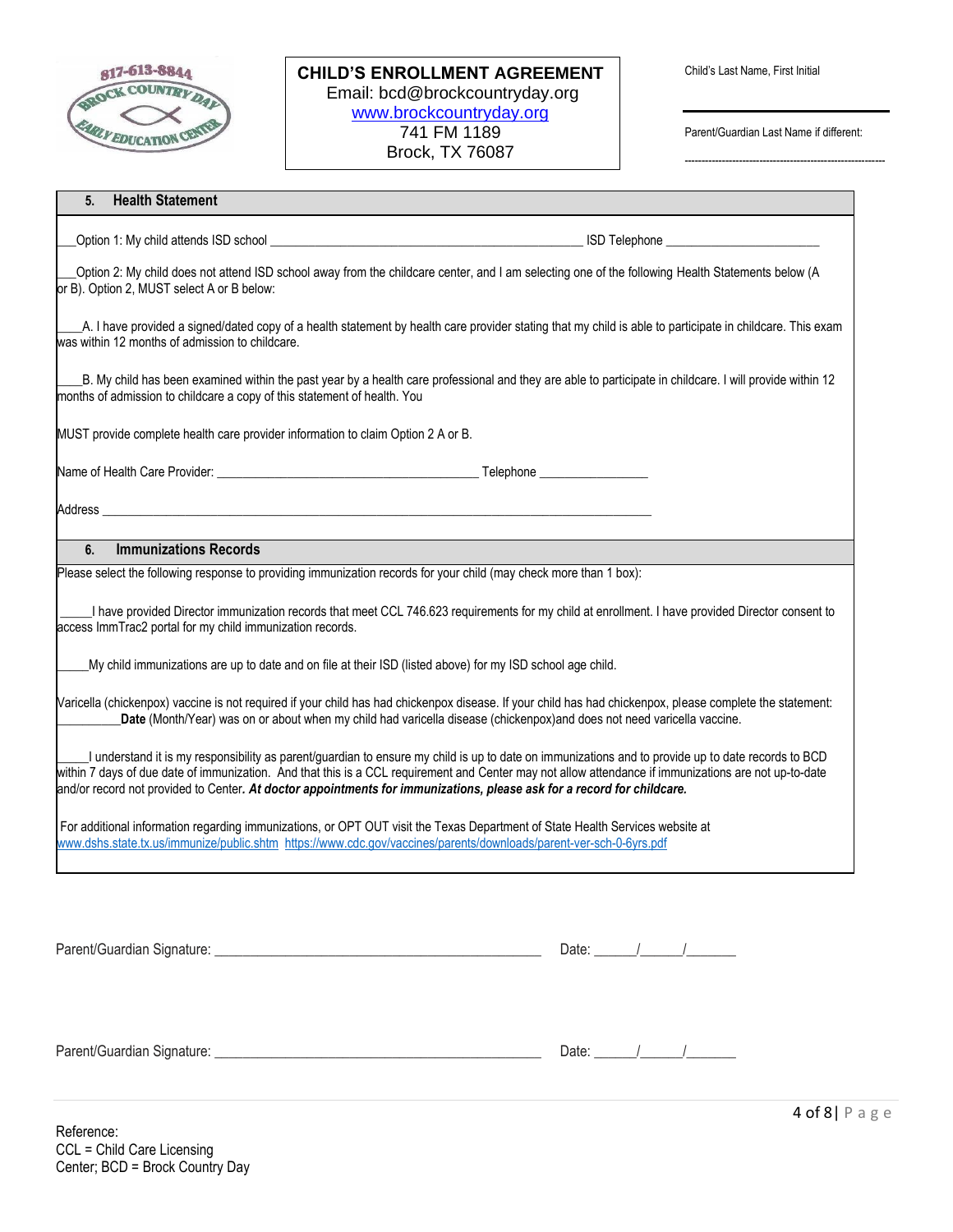

-----------------------------------------------------------

 $\mathcal{L}=\mathcal{L}=\mathcal{L}=\mathcal{L}=\mathcal{L}=\mathcal{L}=\mathcal{L}=\mathcal{L}=\mathcal{L}=\mathcal{L}=\mathcal{L}=\mathcal{L}=\mathcal{L}=\mathcal{L}=\mathcal{L}=\mathcal{L}=\mathcal{L}=\mathcal{L}=\mathcal{L}=\mathcal{L}=\mathcal{L}=\mathcal{L}=\mathcal{L}=\mathcal{L}=\mathcal{L}=\mathcal{L}=\mathcal{L}=\mathcal{L}=\mathcal{L}=\mathcal{L}=\mathcal{L}=\mathcal{L}=\mathcal{L}=\mathcal{L}=\mathcal{L}=\mathcal{L}=\mathcal{$ 

# **7. Child's Additional Information Section:**

List any special needs that your child may have, such as environmental allergies, existing illness, previous serious illness, injuries and hospitalizations during the past 12 months, and any other information which caregivers should be aware of (may attach information as well): **Has your child been evaluated by therapist or diagnosed?** If your child is enrolled in ISD, are they assigned to a 1 on 1 while in school? **If your child is older 2 or older:** 1. Do you have to use all your locks or other safety protocols to keep your child safe at home due to their behavior or inability or lack of following instructions? Describe how/why/often: 2. Does your child bite or hit you or others without being provoke? Describe how/why/often: Does your child require a 1 on 1 when being cared for by others, or when outside of the home for safety of their being? **General (all ages):** Do you have concerns about growth and development, and/or about milestones not being met? Has your child ever had fever induced seizures? Has your child had injuries that required medical care or hospitalization? Is your child verbal? \_\_\_\_N \_\_\_\_Y Does your child have swallowing issues? \_\_N \_\_\_Y Do you have concerns about speech? \_\_\_N \_\_\_\_Y The Director will review any concerns with the following as applicable for best Plan of Care- Brock Country Day's Professional Consultant's our Registered Nurse and/or Registered Dietitian. Texas Rising Star Mentor, Program Manager and/or Classroom Teacher to ensure safe care will be provided and to provide community resources to family. Director will discuss options, referrals, resources with parent/guardian during a one-on-one meeting. Childcare operations are public accommodations under the Americans with Disabilities Act (ADA), Title III. If you believe that such an operation may be practicing discrimination in violation of Title III, you may call the ADA Information Line at (800) 514-0301 (voice) or (800) 514-0383 (TT

Parent/Guardian Signature:  $\begin{array}{ccccccccccccc}\n\end{array}$   $\begin{array}{ccccccccc}\n\end{array}$   $\begin{array}{ccccccccc}\n\end{array}$   $\begin{array}{ccccccccc}\n\end{array}$   $\begin{array}{ccccccccc}\n\end{array}$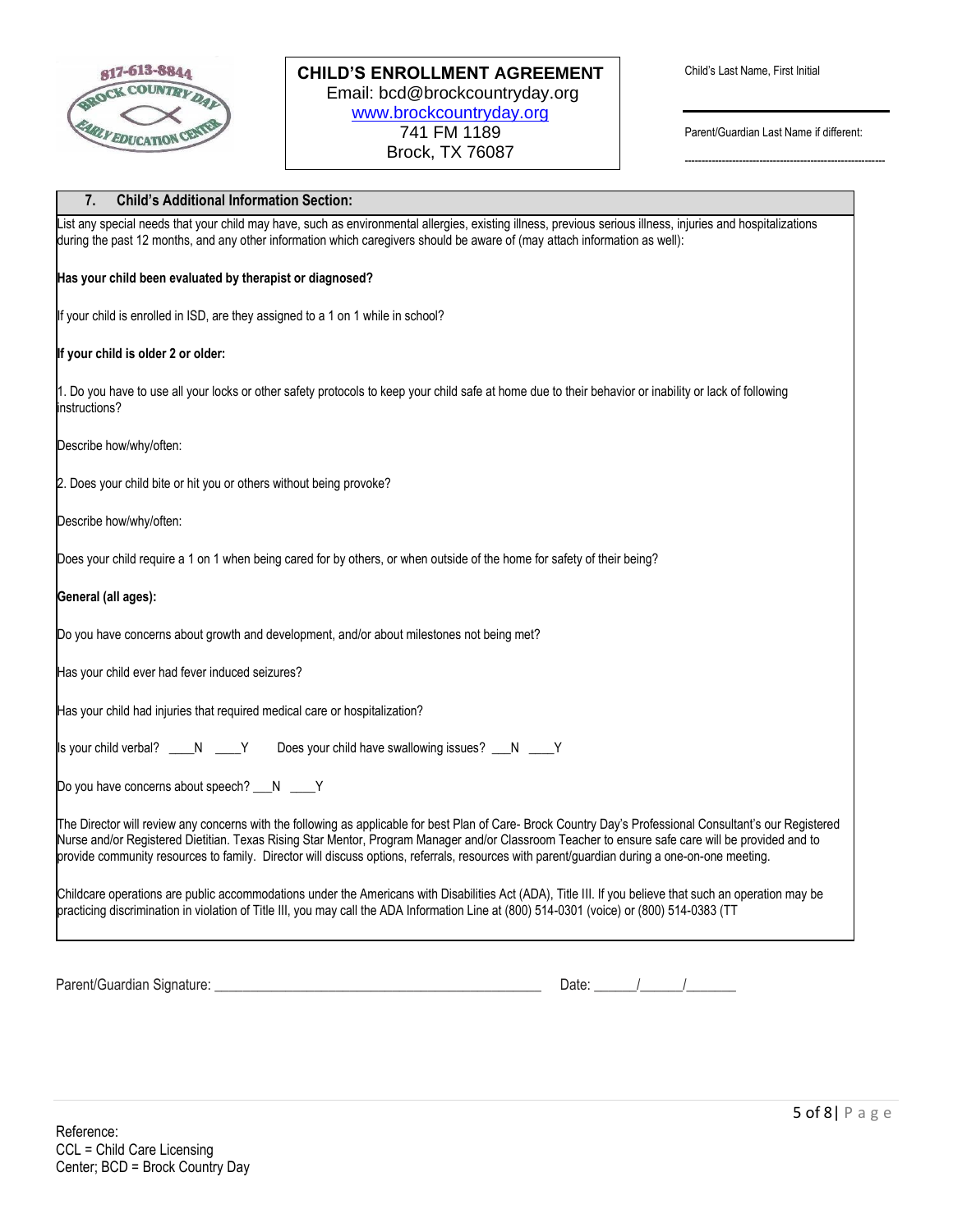

-----------------------------------------------------------

## **8. Authorization for Emergency Medical Attention:**

I give permission for my child to receive First Aid by Trained BCD Staff. BCD Director or person in charge, or Teacher will notify me by either phone or ProCare App (electronic/email) Incident Report depending on severity of Incident. I will sign Incident Report for child's record.

I give my permission for my child to receive CPR/First Aid by Trained BCD Staff and for 911 to be activated in the event of a perceived major emergency; and for treatment by 911 First Responders. Director or person in charge will notify me or emergency contact immediately.

I give my permission for 911 First Responders to transport by ambulance to local hospital in Weatherford, Texas should they recommend my child is need of such emergency medical care. Center will contact parent/guardian or Emergency Contact that child needs urgent care. If emergency constitutes immediate transport to hospital for life-threatening emergency; Center will allow immediate transport. I understand all cost related to transportation by ambulance is at my expense.

\_\_\_\_\_\_\_I understand that it is against BCD policy for staff to transport my child for emergency care to doctor or hospital.

#### **9. Required CCL Notification Requirement:**

Gang Free Zone: Under the Texas Penal Code, any area within 1,000 feet of a childcare center is a gang-free zone, where criminal offenses related to organized **criminal** activity are subject to harsher penalties.

**No Smoking on Center Premises**: People must not smoke any e-cigarette, vaporizer, or tobacco product or otherwise use any tobacco product at childcare center, on the premises,on the playground, in transportation vehicles, or during field trips.

#### **Regarding Firearms, other weapons allowed at Childcare Center:**

- Peace officers as listed in §2.12 of the Code of Criminal Procedure and securityofficers commissioned by the Texas Private Security Board who are trained andcertified to carry a firearm on duty may have firearms and ammunition on the premises of the child-care center.
- For all other persons, firearms, hunting knives, bows and arrows, and other weapons are prohibited on the premises of the child-care center, unless the child-care center is also your residence. This prohibition does not apply to personal vehicles.
- Firearms, hunting knives, bows and arrows, and other weapons kept on the premises of a child-care center located in your home must remain in a locked cabinet inaccessible to children during all hours of operation.
- Ammunition must be kept in a separate locked cabinet and inaccessible to children during all hours of operation.

#### **10. Other Agreements:**

Private Employment Acknowledgement and Release- Any arrangement/employment between me and staff of this center (i.e., babysitting), outside of the programs and services offered by this center, is an individual endeavor and private matter not connected to or sanctioned by this center. This center shall remain harmless from any such arrangement.

Please note that our center staff and teachers sign a non-compete and unable to provide childcare services during operational hours of Brock Country Day; and unable to accept childcare/nanny type positions within 10 miles for 1 year after end of employment with Brock Country Day.

Brock Country Day staff is not allowed to accept gifts/cash over \$25 value from our clients.

Parent/Guardian Signature: \_\_\_\_\_\_\_\_\_\_\_\_\_\_\_\_\_\_\_\_\_\_\_\_\_\_\_\_\_\_\_\_\_\_\_\_\_\_\_\_\_\_\_\_\_\_ Date: \_\_\_\_\_\_/\_\_\_\_\_\_/\_\_\_\_\_\_\_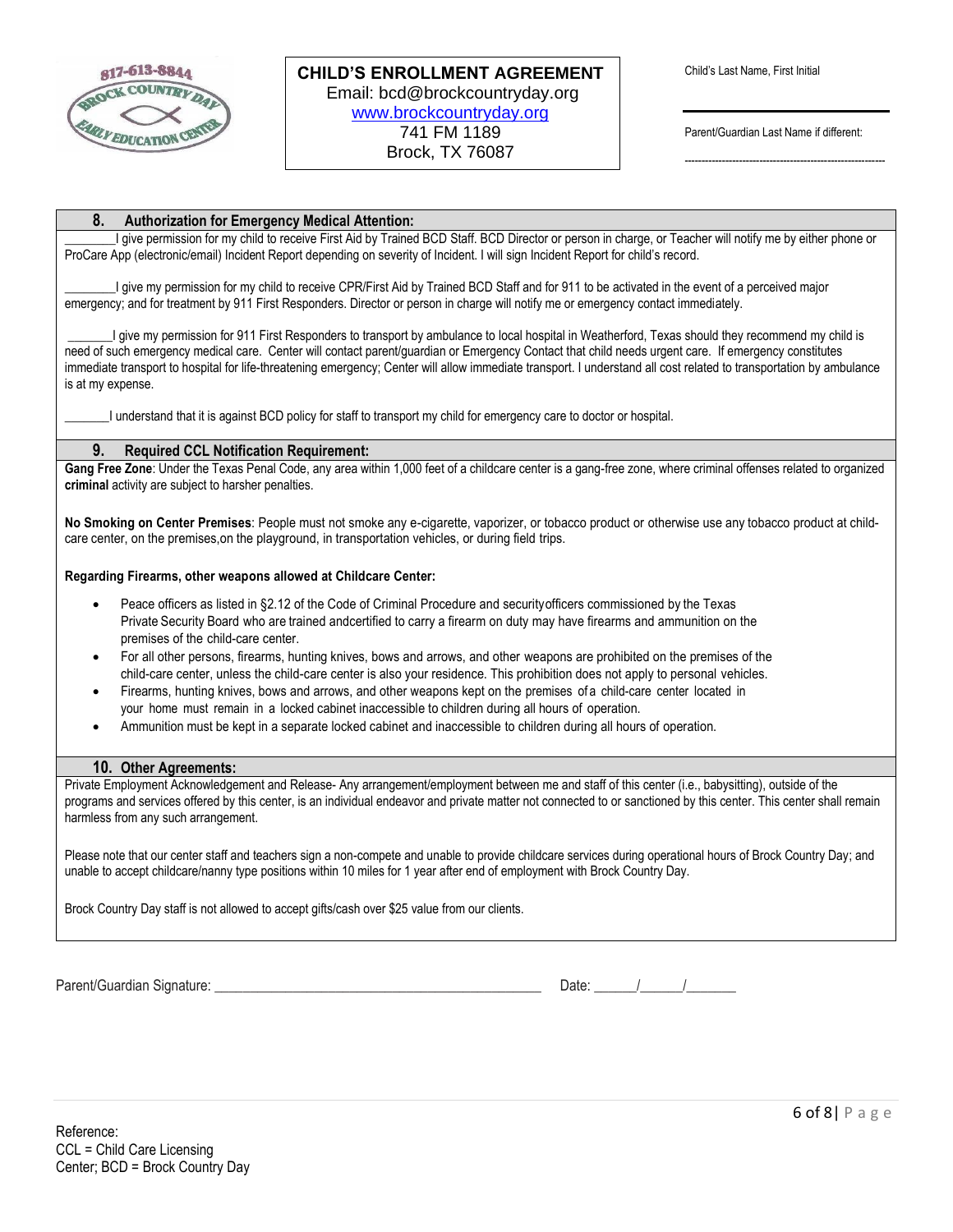

-----------------------------------------------------------

### **11. Tuition Policy Quick Overview:**

**Registration Fees**: A non-refundable registration fee of \$35 per child or \$70 per family; or other registration as indicated with special programs; is due at initial enrollment and with program selection changes.

**Tuition is NOT subject to discounts, and we will not waive tuition** for illness, unplanned absences, holidays, or emergency closures (i.e., severe weather, ice storms, pandemic, or if electrical grid is restricted or shuts down electricity).

I agree to pay the full tuition in advance of services rendered

\_\_\_\_\_ I agree to pay the full tuition fee even if my child is absent for one or more days.

Late Fees: A late fee of \$25 for first 3 days and then \$5/day thereafter is due if tuition is not received on time. Past due accounts my lose their enrollment spot. Past Due accounts may lose their eligibility for vacation days as applicable (refer to Family Handbook).

- Accounts two weeks in arrears may result in immediate termination of service.

- My child may have the opportunity to participate in a special program or field trip that may have an additional fee due before the day of the event. A specific permission slip may be required.

- All returned checks or ACH transactions (automatic debits) will be charged a fee of \$25 each occurrence. ACH or Checks will be processed up to 3 times without notification. Two or more returned checks or ACH transactions may result in my account being placed on "money order only" status; and non-ACH tuition will be applied and any admin fees as per Family Handbook.

- A 2-week written notice is required for any child being withdrawn from the program. Failure to provide notice in writing will result in forfeiture of deposit.

- A receipt for income tax purposes is provided on www.myprocare.com; set-up instructions are listed in Family Handbook. - A late pick up fee is due if my child is not picked up before closing as detailed below and in Family Handbook.

**Late Pickup from Center** (after closing time): Brock Country Day is not able to provide childcare before or after operating times approved by Child Care Licensing. If you know that you will not be able to pick up your child(ren) by our closing time, you must make advance arrangements for Emergency Pickup.

There is a \$25/per child late fee and \$5/per child/per minute after the first 15 minutes. Paying the late pickup fee does not provide permission to leave your children past closing time. One Occurrence is understandable, a 2nd Occurrence may result in un-enrollment warning and 3rd Occurrence may result in unenrollment.

Our staff work extremely hard physically and emotionally all day. Please be respectful of their family time and understand when you pick up after hours, our staff is sacrificing their personal and/or family time. As well as this puts our center at risk for non-compliance with Child Care Licensing.

Parent/Guardian Signature: \_\_\_\_\_\_\_\_\_\_\_\_\_\_\_\_\_\_\_\_\_\_\_\_\_\_\_\_\_\_\_\_\_\_\_\_\_\_\_\_\_\_\_\_\_\_ Date: \_\_\_\_\_\_/\_\_\_\_\_\_/\_\_\_\_\_\_\_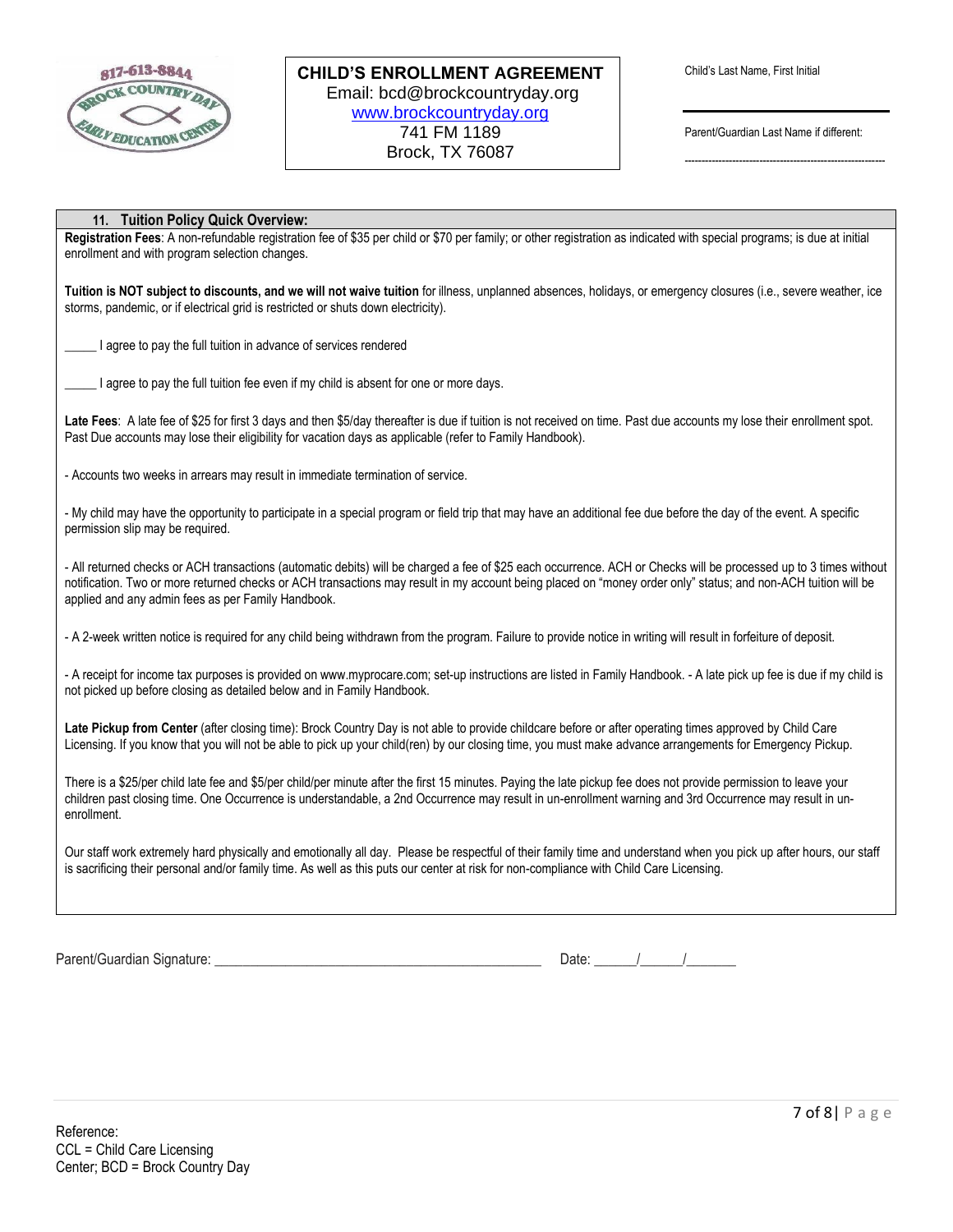

-----------------------------------------------------------

|                                                                         | Select only one of the following Center's Program that you are enrolling your child:                                                                                                                                                                                                                                                                                                                                                                                                                                                                                                                                                                                                               |
|-------------------------------------------------------------------------|----------------------------------------------------------------------------------------------------------------------------------------------------------------------------------------------------------------------------------------------------------------------------------------------------------------------------------------------------------------------------------------------------------------------------------------------------------------------------------------------------------------------------------------------------------------------------------------------------------------------------------------------------------------------------------------------------|
| Hang 10 (school age) Program                                            | Childcare Program ______Dually Enrolled FT Childcare with Add-on K Prep/Enrichment _____K Prep/Enrichment Only Program                                                                                                                                                                                                                                                                                                                                                                                                                                                                                                                                                                             |
|                                                                         | Planned days and times in care; please select the option that you are enrolling your child:                                                                                                                                                                                                                                                                                                                                                                                                                                                                                                                                                                                                        |
| Option 1 Child Care or K Prep Program:<br>Family Handbook.<br>Handbook. | My child is enrolled Full Time and may use full operational hours.<br>My child is enrolled Part Time and will attend the following days: ___M ___T ___W ___Th ___F each week; as per the guidelines in<br>My child is enrolled in Flex Time Program. I will provide my days of attendance by the first of each month as per Flex Time guidelines in Family<br>My child is enrolled in Teachers Program. I will attend the days for student attendance in accordance with electron and the matter of the matter of the matter of the matter of the matter of the matter of the matter of the<br>ISD. I have<br>provided the school calendar as a per Teacher Program guidelines in Family Handbook. |
| Option 2: Hang 10 (school age) Program:                                 |                                                                                                                                                                                                                                                                                                                                                                                                                                                                                                                                                                                                                                                                                                    |
|                                                                         | Select one of the following: __Full Year School/Summer Care ____School Year Care Only ____Summer Care Only                                                                                                                                                                                                                                                                                                                                                                                                                                                                                                                                                                                         |
| Flex Time                                                               |                                                                                                                                                                                                                                                                                                                                                                                                                                                                                                                                                                                                                                                                                                    |
|                                                                         | My child attends the Brock ISD or other ISD and will attend (select all that apply)                                                                                                                                                                                                                                                                                                                                                                                                                                                                                                                                                                                                                |
|                                                                         | before school 6-7 am w/transportation; _____after ISD school hours w/transportation                                                                                                                                                                                                                                                                                                                                                                                                                                                                                                                                                                                                                |
|                                                                         | _ISD school early release and holidays as per guidelines in Family Handbook.                                                                                                                                                                                                                                                                                                                                                                                                                                                                                                                                                                                                                       |
| guidelines in Family Handbook.                                          | Option 3 Drop-in Only Enrollment: ___My child is a Drop-In basis only and will participate on specific days as approved and RSVP, as per Drop-in                                                                                                                                                                                                                                                                                                                                                                                                                                                                                                                                                   |
|                                                                         |                                                                                                                                                                                                                                                                                                                                                                                                                                                                                                                                                                                                                                                                                                    |
| <b>Billing/Payment Cycle Options:</b>                                   | I would prefer to make tuition payments on a ____ weekly ____ bi-weekly ____ monthly<br>ACH Payment receives preferred pricing. Admin fee for cash, checks, or "point of sale" transactions and will have higher tuition rates.                                                                                                                                                                                                                                                                                                                                                                                                                                                                    |
|                                                                         | Brock Country Day weeks are Monday-Friday; and weeks are counted in a month based on the Monday date. .                                                                                                                                                                                                                                                                                                                                                                                                                                                                                                                                                                                            |
| Please note:<br>$\bullet$<br>$\bullet$<br>$\bullet$                     | Biweekly must be on Brock Country Day's Biweekly Schedule; we do not offer custom Billing/Payment Cycles. .<br>Monthly will be billed for 4-week months and a (1) week additional charge will be added for 5-week months. .<br>K Prep Only Program, Flex Time and Teacher Program must select Monthly Billing/Payment Cycle.                                                                                                                                                                                                                                                                                                                                                                       |
| because of center closures.                                             | Family Handbook describes each program offered by Brock Country Day and the guideline details for each. Tuition is due and payable regardless of<br>attendance. Regular operating hours are 6 am to 7 pm for Child Care Program and 8 am to 3:30 pm for K Prep Only Program; except closings for various<br>holidays, and inclement weather as described in the Family Handbook. Please consult the current calendar for holidays. There is no reduction in tuition                                                                                                                                                                                                                                |

 $\bot$  , and the state of the state of the state of the state of the state of the state of the state of the state of the state of the state of the state of the state of the state of the state of the state of the state of th

Parent/Guardian Signature: \_\_\_\_\_\_\_\_\_\_\_\_\_\_\_\_\_\_\_\_\_\_\_\_\_\_\_\_\_\_\_\_\_\_\_\_\_\_\_\_\_\_\_\_\_\_ Date: \_\_\_\_\_\_/\_\_\_\_\_\_/\_\_\_\_\_\_\_

Reference: CCL = Child Care Licensing Center; BCD = Brock Country Day